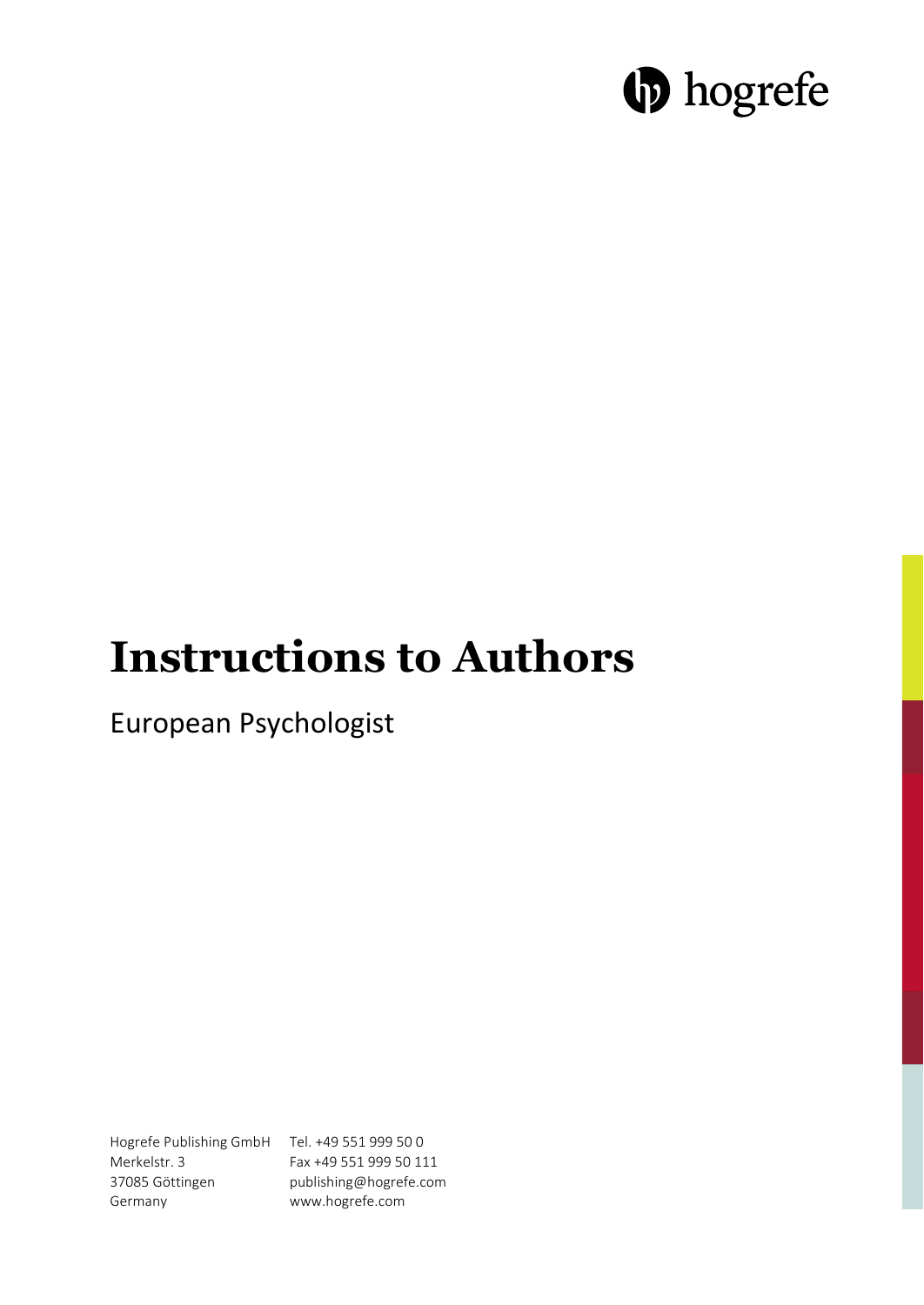# **Aims and Scope of** *European Psychologist*

*European Psychologist* is a multidisciplinary journal that serves as the voice of psychology in Europe, seeking to integrate across all specializations in psychology and to provide a general platform for communication and cooperation among psychologists throughout Europe and worldwide.

# *European Psychologist* **publishes the following types of articles**

#### **Original Articles and Reviews**

Original articles and reviews constitute the core material published in the journal. These state-of-the-art papers cover research trends and developments within psychology, with possible reference to European perceptions or fields of specialization. Empirical articles will be considered only in rare circumstances when they present findings from major multinational, multidisciplinary or longitudinal studies, or present results with markedly wide relevance. Original articles should not exceed 7,500 words including abstract, references, figures, and tables but may be allowed more space on a case-by-case basis.

#### **EFPA News and Views**

These are a central source of information on important legal, regulatory, ethical, and administrative matters of interest to members of the European Federation of Psychologists' Associations (EFPA) and other psychologists working throughout Europe. Such items include: News, reports from congresses or EFPA task forces and member country organizations, policy statements, keynote and award addresses, archival or historical documents with relevance for all European psychologists, and calendars of forthcoming meetings.

#### **Manuscript Submission**

Original Articles and Reviews manuscripts should be submitted online at http://www.editorialmanager.com/EP. Please follow the online instructions for submission.

If you have any questions concerning editorial matters, please contact the Managing Editor of *European Psychologist*, Kristen Lavallee, at editorep-psych@hu-berlin.de. Should you have any technical queries regarding the submission portal, please contact [production@hogrefe.com.](mailto:production@hogrefe.com)

Only papers that have not previously appeared in or are currently under consideration for another publication can be considered for publication. Manuscripts are subject to peer review and may be returned to authors for revision.

Items for inclusion in the EFPA New and Views section should be submitted by email to the EFPA News and Views editor Eleni Karayianni (eleni.karayianni@efpa.eu).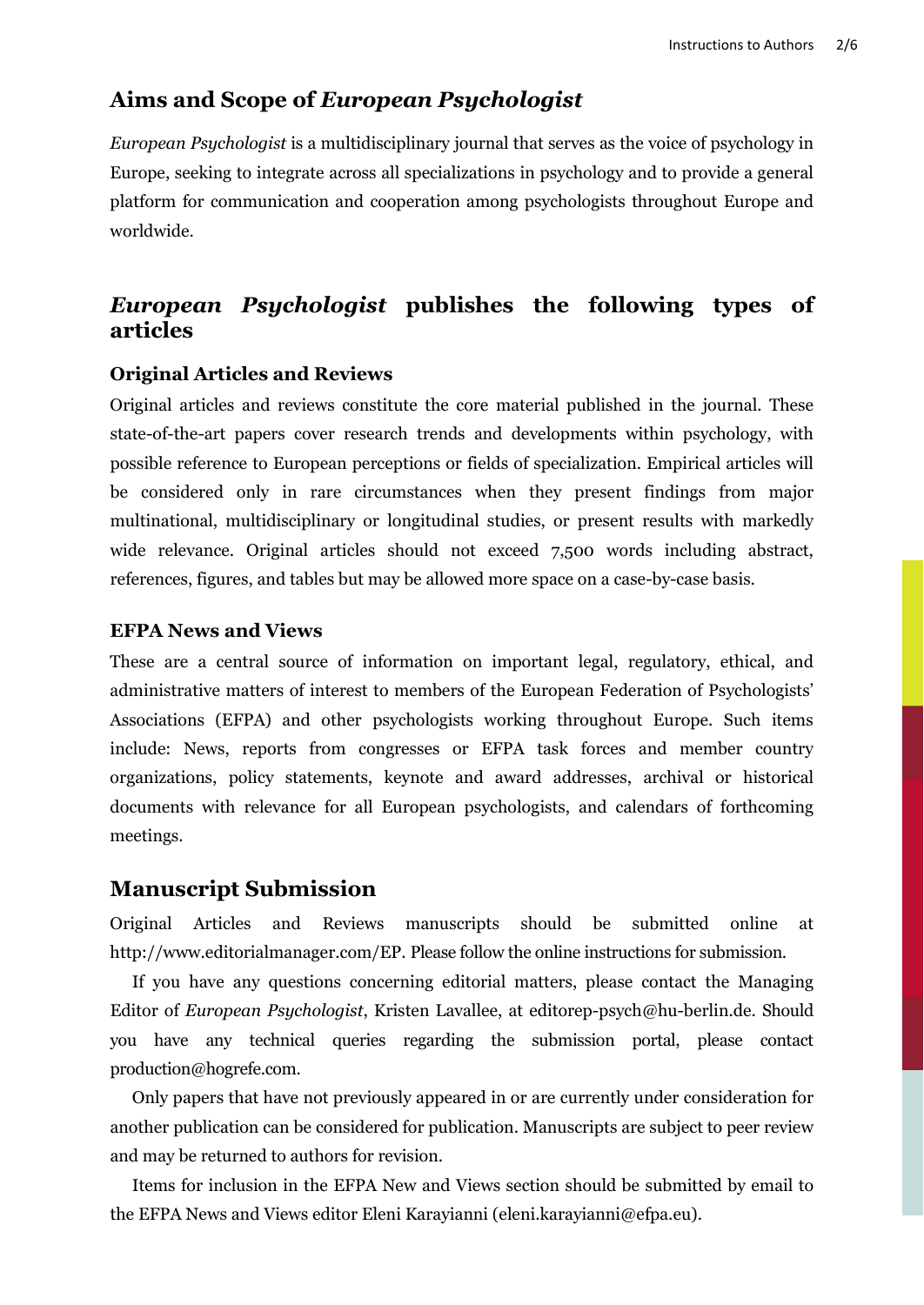# **Masked Review**

The journal has adopted a policy of masked review for all submissions. The title page will be removed from each paper by the editor before submitting to reviewers. Authors are responsible for removing clues to the authors' identity from the rest of the manuscript and cover letter.

#### **Manuscript Format**

Manuscripts should be prepared according to the *Publication Manual of the American Psychological Association* (7th ed.). In particular, statistical and mathematical copy, as well as references and their text citations, should conform to the Publication Manual. In the reference list make sure to provide the DOIs (Digital Object Identifier) of the cited journal articles.

The Title Page of each paper or article should include, in the following order: Title of the article; Author name(s) (preceded by first names, but with no academic titles given); Name of the institute or clinic (if there is more than one author or institution, affiliations should be indicated using superscript Arabic numerals); an address for correspondence (including the name of the corresponding author); and the author note (including acknowledgments, disclosures, and funding sources).

An Abstract (maximum length 250 words) should be included on a separate page for original papers, reviews, and reports. A maximum of 5 key reference terms should be given after the abstract.

Figures and tables should be numbered using Arabic numerals. Each table and figure must be cited in the text and should be accompanied by a legend. Please note that online submission via Editorial Manager allows text, figures, and tables to be submitted as separate files. Figures must be supplied in a form suitable for reproduction: preferably high-resolution bitmaps (e.g., jpg, 300 dpi) or as vector graphics files. Figures will normally be reproduced in black and white only. While it is possible to reproduce color illustrations, authors are reminded that they will be invoiced for the extra costs involved.

*Important*: Tables and Figures are assigned a word count equivalent to their size: For each quarter page used by a Table or Figure, 200 words should be added to the total manuscript word count.

After acceptance, authors will be asked to upload a brief biography (up to 50 words) and a photo of each author (head shots, min. 5 x 5 cm, 300 dpi).

Authors should follow the guidelines of the APA Manual regarding style and nomenclature. It is recommended that authors who are not native speakers of English have their papers checked and corrected by a native-speaker colleague before submission. Standard US American spelling and punctuation as given in *Webster's New Collegiate Dictionary* should be followed.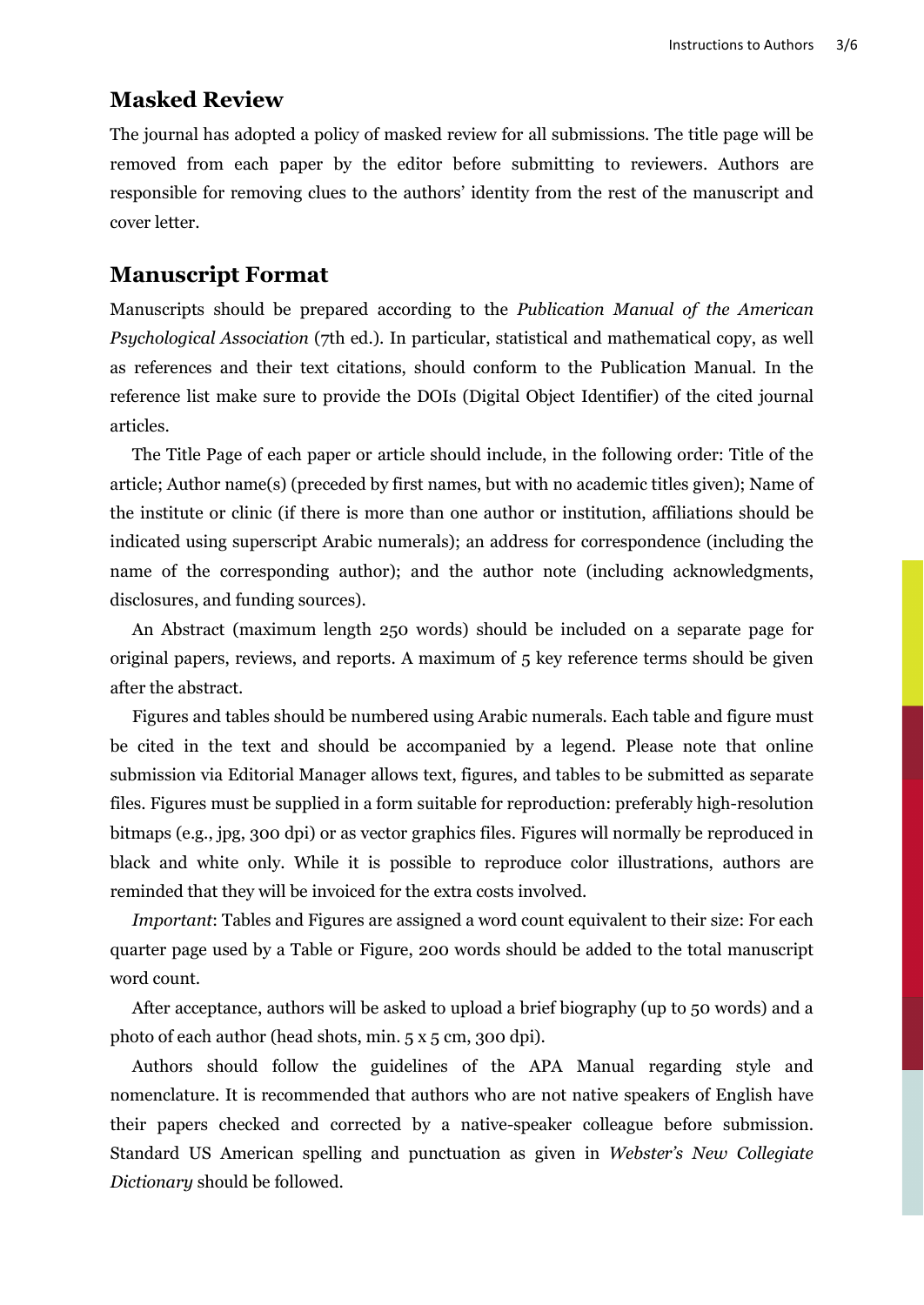### **Open Data and Electronic Supplementary Materials**

Authors may submit study data, analysis scripts, and other study materials for manuscripts that involve new data as Electronic Supplementary Materials (ESM). In general, ESM contains additional items that are not essential for inclusion in the full text but would nevertheless benefit the reader. Being electronic, ESM can also include items that cannot, at this time, be produced in print form. ESM will be published online as received from the author(s) without any conversion, testing, or reformatting. They will not be checked for typographical errors or functionality. The responsibility for the content and functionality remains entirely with the author(s).

Hogrefe Publishing does not provide technical support for the creation or viewing of the supplementary files. If necessary, authors should seek the assistance of their local IT department. Like the manuscript, ESM should be original and not previously published. If previously published, it must be submitted with the necessary permissions. Note that the ESM files, just like the article itself, are permanent records and may not be altered once they have been published online.

Please ensure that any ESM submitted with the article is in compliance with the EU General Data Protection Regulation (GDPR).

#### **Submission**

ESM files will be subjected to peer review along with the article itself. The number of ESM files you submit should be limited to 10. The file size should be kept as small as possible, not exceeding 10 MB in total. All file formats are accepted with the exception of executable files (e.g., .exe, .com, or .msi). Commonly used file formats that are accessible by most readers are preferred. Following the online instructions, submit the ESM files in a single zip file separate from the other files that are part of your submission.

#### **Citation in Manuscript**

All ESM files must be referred to with intext citations (as for tables, figures, and appendices) and should be numbered in the order in which they are cited in the text.

Follow the example:

– For more information, listen to the audio file in Electronic Supplementary Material 1. or:

– (listen to the audio file in Electronic Supplementary Material 1)

or:

–(the audio file is provided in Electronic Supplementary Material 1)

If appropriate, you may combine several ESM elements into a single file. For example: – See Tables 1–3 in Electronic Supplementary Material 1.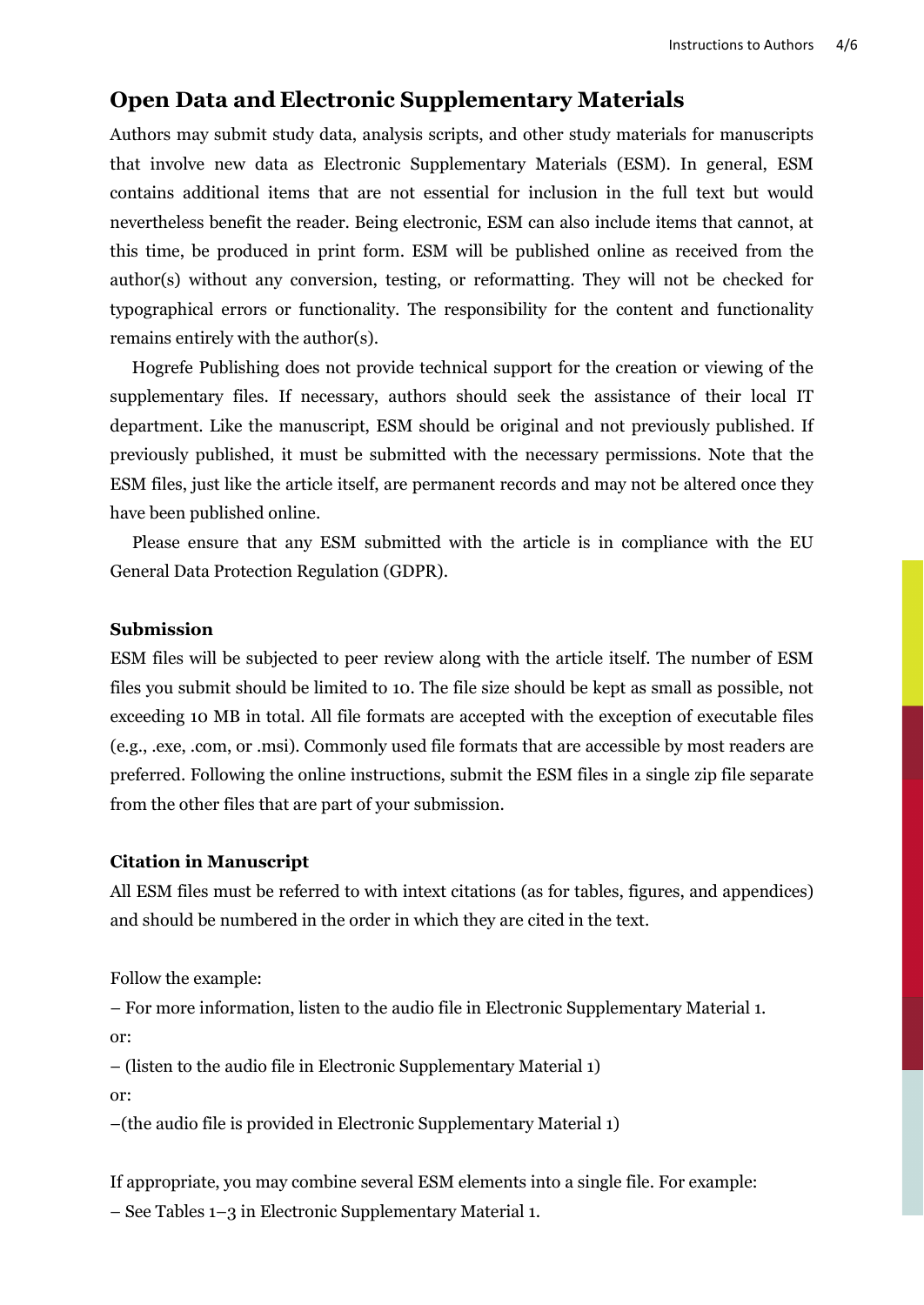Include a section headed ''Electronic Supplementary Material'' at the end of your article before the reference section. List all files in the order in which they are cited in the text. Provide a title for each ESM file along with the file name. Optionally, you may also provide a short description for each file (max. 20 words). Follow the example:

– ESM 1. Audio file (.mp3). (= title and file name)

This audio file contains utterances of the study participants. (= description of file)

– ESM 1. Tables (.xlsx). (= title and file name)

The tables show additional *p*-values, weather variables, and demographic characteristics. (= description of file)

Make sure that the file names listed here match the names of the submitted files. Please note that only the title and the description will appear in the article; the file name will not. It is for reference purposes only.

# **Proofs**

PDF proofs will be sent to the corresponding author. Changes of content or stylistic changes may only be made in exceptional cases in the proofs. Corrections that exceed 5% of the typesetting costs may be invoiced to the authors.

# **Offprints**

The corresponding author of each accepted paper will receive free online access to the published version of the paper when it is first released online. The author may download the PDF of the published version of record. This PDF is provided for the author's personal use, including for sharing with coauthors (see also ''Guidelines on sharing and use of articles in Hogrefe journals" on the journal's web page at [www.hogrefe.com/](file://HOGREFE-SRV-21/Dregs/Journals/pps/Admin/Instructions_to_authors_revision_2016/www.hogrefe.com) $j/ep$ ).

# **Copyright Agreement**

By submitting an article, the author confirms and guarantees on behalf of themselves and any co-authors that the manuscript has not been submitted or published elsewhere, and that they hold all copyright in and titles to the submitted contribution, including any figures, photographs, line drawings, plans, maps, sketches, and tables, and that the article and its contents do not infringe in any way on the rights of third parties. The author indemnifies and holds harmless the publisher from any third-party claims.

The author agrees, upon acceptance of the article for publication, to transfer to the publisher the exclusive right to reproduce and distribute the article and its contents, both physically and in nonphysical, electronic, or other form, in the journal to which it has been submitted and in other independent publications, with no limitations on the number of copies or on the form or the extent of distribution. These rights are transferred for the duration of copyright as defined by